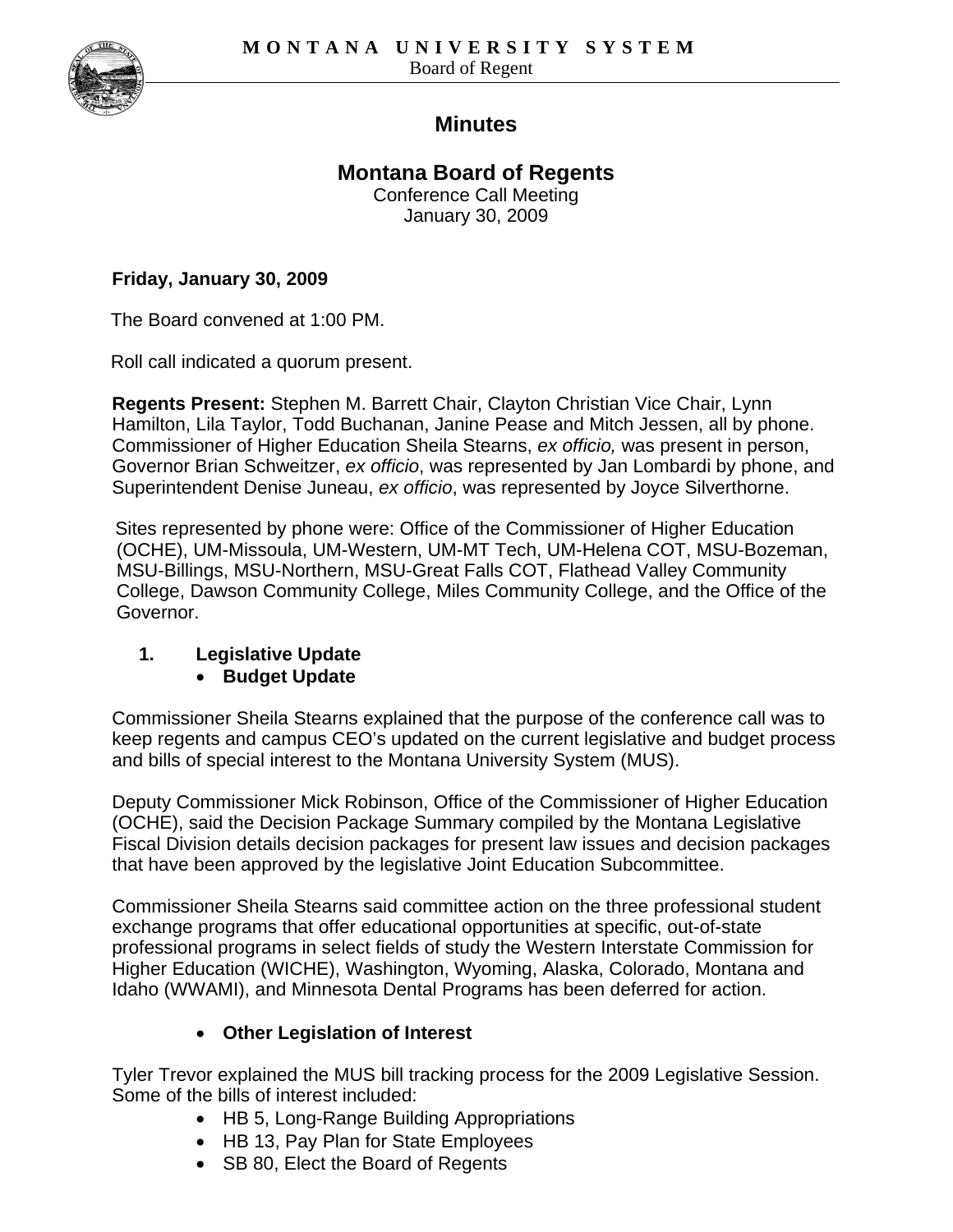

- SJ 12, Proposed Bitterroot Valley Community College
- HB 185, Tax Deduction for Other States' College Savings Plans

Discussion followed on the following points:

- Clarification that BOR cannot oversee other states' college savings plans
- MUS website has link to weekly higher education related legislative information
- Concern if scholarship resolution directs all scholarship aid to merit based
- Executive action for MUS will be sometime after February 11
- The importance of maintaining the current slots for WICHE, WWAMI, and Minnesota Dental

#### **2**. **Federal Stimulus Package as it Relates to Higher Education**

Commissioner Stearns said OCHE has been working with the Office of the Governor in comparing the federal House stimulus bill with the Senate version. Deputy Commissioner Mick Robinson has compiled a task force to work through the bills' entirety to identify all the components involving higher education. Dr. Brad Eldredge, OCHE, is focusing on reviewing the various pieces that involve education. Two portions of the bill discussed included:

- Compiling a list of infrastructure projects in Montana. The bill includes \$19 million for infrastructure projects in Montana.
- The potential opportunities associated with the state stabilization fund.

Mr. Robinson explained the method of awarding funds from the federal government to the states is a formula driven process which determines the amount of money to be allocated to individual states. At this time, the bill is projected to include \$240 million for Montana. He directed the campuses to think of opportunities that could benefit from the one-time-only funding included in the legislation. The U.S. Senate projects passing the legislation by mid-February, at which time the congressional bodies will begin the reconciliation process and, thus, finalize the funding amounts.

Joyce Silverthorne, Office of Public Instruction (OPI), informed the Board that OPI also has a staff person committed to analyzing the stimulus bill.

#### **3. Updates on Regents' Ongoing Initiatives**

The regents were updated on the Making Opportunity Affordable (MOA) project by Deputy Commissioner Mary Moe. She explained she is working with the Office of the Commissioner of Higher Education, Office of Public Instruction, Governor's Office, and the Department of Labor for adult pathways in higher education and the workforce, working on the process used for the common course numbering in the two-year degrees, best practices on transferability and dual enrollment, as well as putting out Requests for Proposals (RFP) for consultants and a facilitator.

Chief Legal Counsel, Cathy Swift, OCHE, told the regents that OCHE is in the process of performing an internal policy review in which all Board of Regents policies will be reviewed to see if any policies need to be revised to comply with court decisions, statutes, and other policies of the Board of Regents.